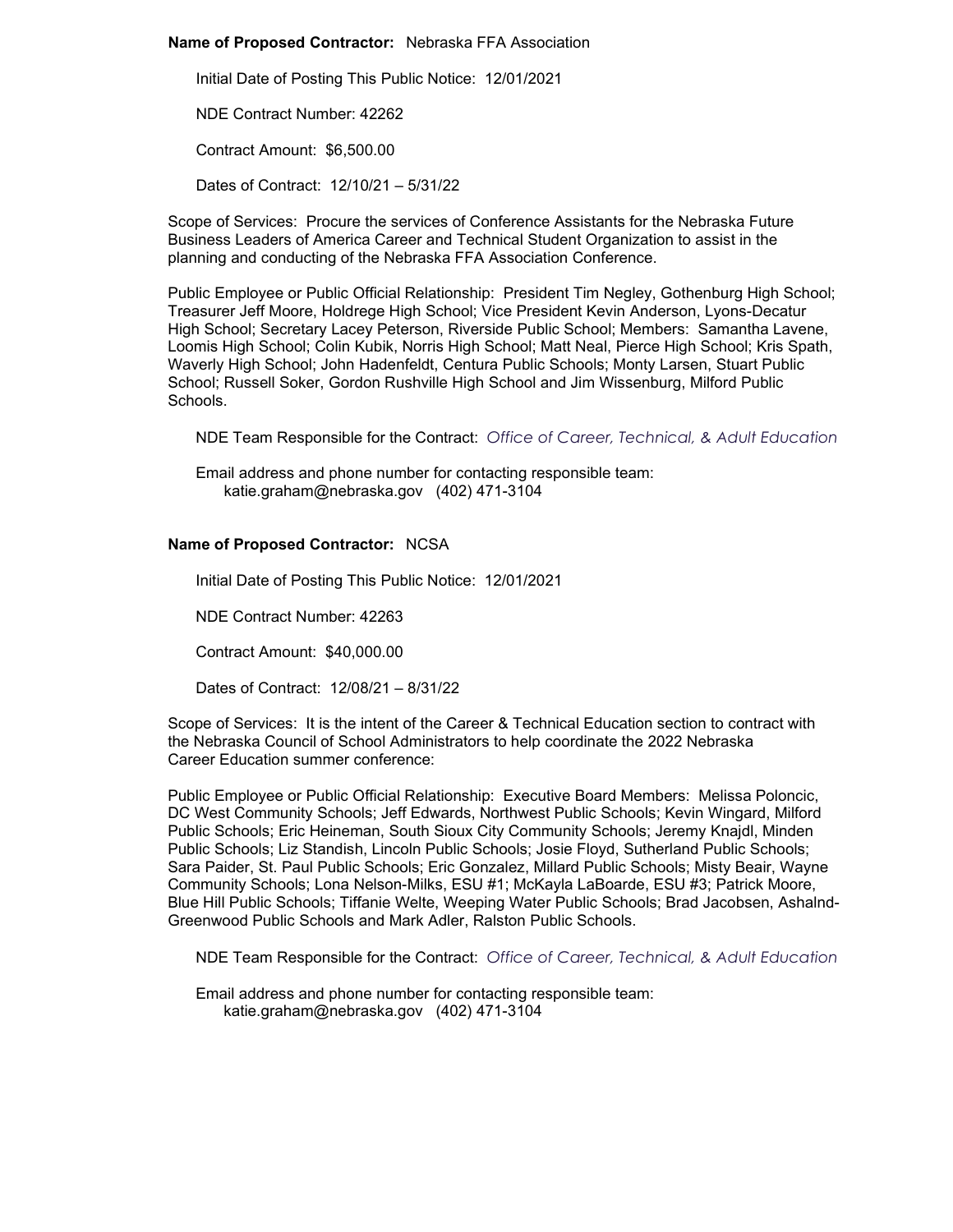#### **Name of Proposed Contractor:** NE Association of SkillsUSA

Initial Date of Posting This Public Notice: 12/01/2021 NDE Contract Number: 42264 Contract Amount: \$5,500.00 Dates of Contract: 12/10/21 – 5/31/22

Scope of Services: Procure the services of Conference Assistants for the Nebraska Future Business Leaders of America Career and Technical Student Organization to assist in the planning and conducting of the Nebraska FFA Association Conference.

Public Employee or Public Official Relationship: Roger Campbell, Papillion LaVista; Bonnie Riehle, Dist 145; Thomas Sibbitt, Omaha Public Schools; Aaron Jones, Dist 145; Brian Heimberger, Sterling Public Schools; Paul Cross, Westside Public School; Zach Pechacek, Metropolitan Comm College; Darin Owens, Metropolitan Comm College; Jesse Zweep, Louisville Public; Wade Herley, Northeast Comm College; Shawn Scott, Adams Central Public.

NDE Team Responsible for the Contract: *Office of Career, Technical, & Adult Education*

Email address and phone number for contacting responsible team: katie.graham@nebraska.gov (402) 471-3104

### **Name of Proposed Contractor:** Nebraska FCCLA Association

Initial Date of Posting This Public Notice: 12/03/2021

NDE Contract Number: 42267

Contract Amount: \$6,000.00

Dates of Contract: 12/13/21-5/31/22

Scope of Services: Procure the services of Conference Assistants for the Nebraska Future Business Leaders of America Career and Technical Student Organization to assist in the planning and conducting of the Nebraska FFA Association Conference.

Public Employee or Public Official Relationship: Britton Andreason, ESU 7; Miranda Bright, Crete; Jonelle Thoene, Crofton; Ashley Harrison, ESU 8; Angie Ehlers, Overton; Reba Deterding, Cambridge; Kimberly Scarborough, Neighly-Oakdale.

NDE Team Responsible for the Contract: *Office of Career, Technical, & Adult Education*

Email address and phone number for contacting responsible team: katie.graham@nebraska.gov (402) 471-3104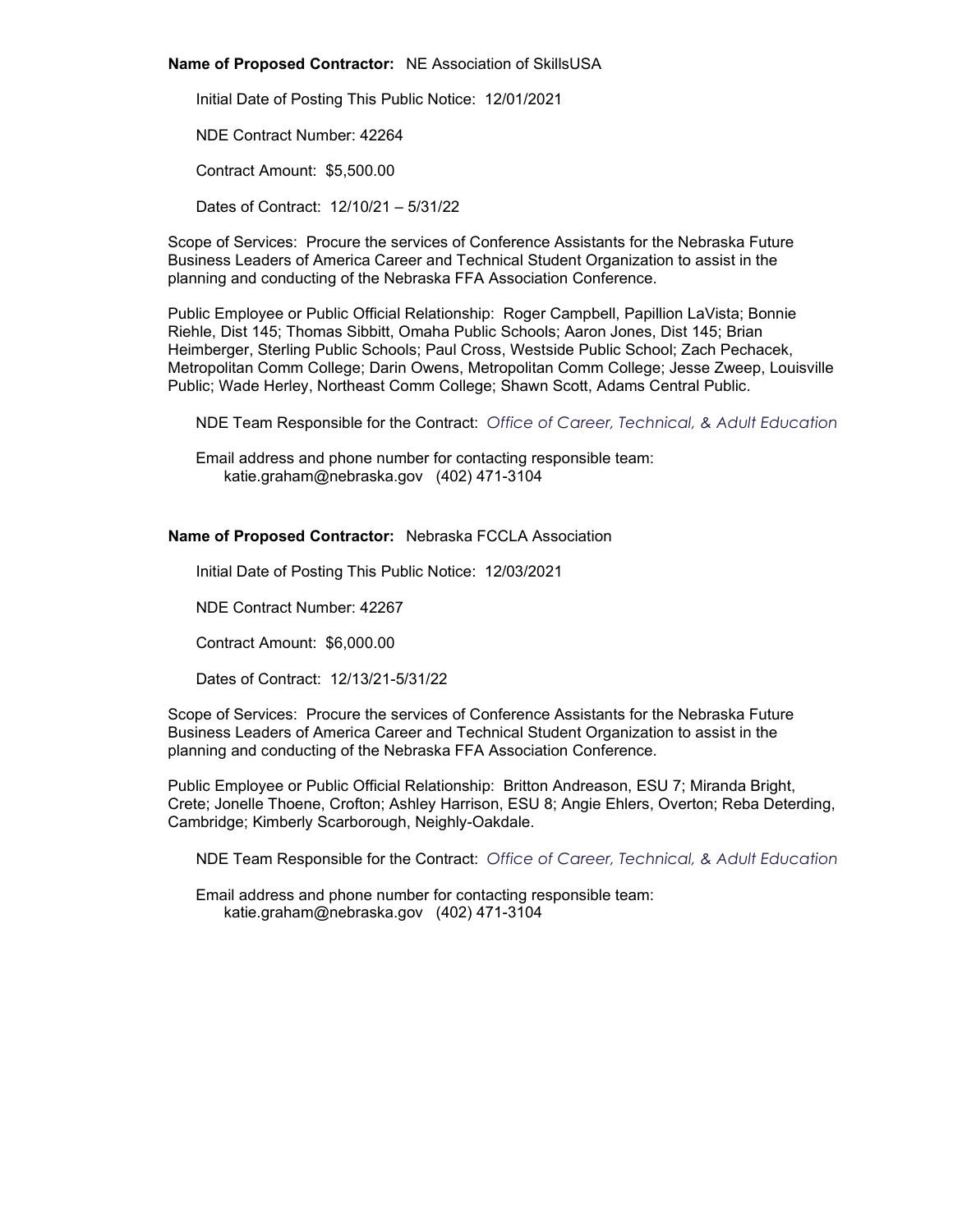### **Name of Proposed Contractor:** Michael Stiehl

Initial Date of Posting This Public Notice: 12/3/2021

NDE Contract Number: 42269

Contract Amount: \$14,000

Scope of Services: Coaching and training services.

Dates of Contract: 1/1/22-12/31/22

Public Employee or Public Official Relationship: Michael is an employee of UNO.

NDE Team Responsible for the Contract: Early Childhood

Email address and phone number for contacting responsible team: [melody.hobson@nebraska.gov;](mailto:melody.hobson@nebraska.gov) (402/860-4055)

### **Name of Proposed Contractor:** Mary Osterloh

Initial Date of Posting This Public Notice: 12/9/2021

NDE Contract Number: 42278

Contract Amount: \$32,000

Scope of Services: Serve as Regional PBIS Coach.

Dates of Contract: 1/1/22-12/31/22

Public Employee or Public Official Relationship: Mary is an employee of LPS.

NDE Team Responsible for the Contract: Special Education

Email address and phone number for contacting responsible team: [amy.rhone@nebraska.gov;](mailto:amy.rhone@nebraska.gov) (531-207-9978)

#### **Name of Proposed Contractor:** Center for Rural Affairs

Initial Date of Posting This Public Notice: 12/13/2021

NDE Contract Number: 42284

Contract Amount: \$6,200

Scope of Services: Collaborate in planning, outreach and implementation of Bringing the Farm to School producer trainings in Nebraska.

Dates of Contract: 1/5/22-1/4/23

Public Employee or Public Official Relationship: Melissa Florell, UNMC; Nancy Meyer, Natural Resources District.

NDE Team Responsible for the Contract: Coordinated Student Support Services

Email address and phone number for contacting responsible team: [zainab.rida@nebraska.gov;](mailto:zainab.rida@nebraska.gov) (531-530-9001)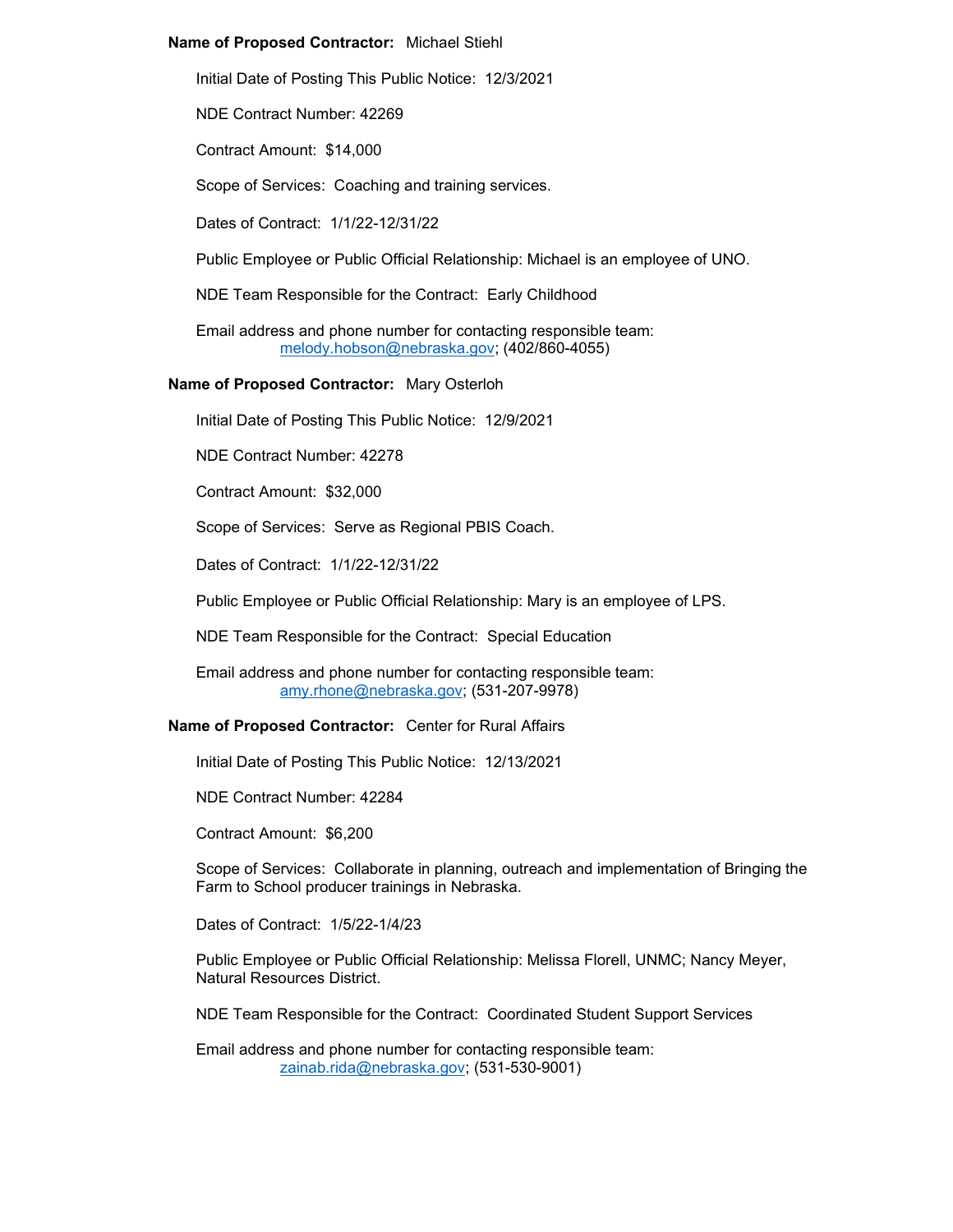**Name of Proposed Contractor:** Nebraska Association of Health Occupation Students of America (HOSA)

Initial Date of Posting This Public Notice: 12/13/2021

NDE Contract Number: 42285

Contract Amount: \$6,000

Scope of Services: Procure the services of Conference Assistants for the Nebraska HOSA Career and Technical Student Organization to assist in the planning and conducting of the Nebraska HOSA State Leadership Conference.

Public Employee or Public Official Relationship: Jennifer Carda, Bellevue High School; Jen Harre, Scottsbluff High School; Daniel Bridges, Pathways 2 Tomorrow; Jill Sand, SCC; Megan Kokenge, Methodist College; Kelly Means, OPS; Laura Prochaska, Ralston High School; Katie Zander, Creighton University.

NDE Team Responsible for the Contract: Office of Career, Technical, & Adult Education

Email address and phone number for contacting responsible team: katie.graham@nebraska.gov (402) 471-3104

#### **Name of Proposed Contractor:** Nebraska Chamber of Commerce

Initial Date of Posting This Public Notice: 12/14/2021

NDE Contract Number: 42290

Contract Amount: \$400,000

Scope of Services: Coordinate efforts surrounding education and the workforce.

Public Employee or Public Official Relationship: Ted Carter, UNL; Jim Pillen, UNL; Robert Schafer, UNL; Greg Adam, Nebraska Community College Association.

NDE Team Responsible for the Contract: Commissioner's Office

Email address and phone number for contacting responsible team: ryan.foor@nebraska.gov (402) 471-5030

#### **Name of Proposed Contractor:** Nebraska DECA Association

Initial Date of Posting This Public Notice: 12/15/2021

NDE Contract Number: 42292

Contract Amount: \$6,000.00

Dates of Contract: 12/22/21 – 5/31/22

Scope of Services: Procure the services of Conference Assistants for the Nebraska DECA – An Association of Marketing Students, Career and Technical Student Organization to assist in the planning and conducting of the Nebraska DECA State Career Development Conference.

Public Employee or Public Official Relationship: Treasurer Janet Butler, Millard West High School; Adviser Rep Erin Sackett, Omaha Public Schools; Lynn Hill, Millard Public Schools; Adviser Rep Michaela Kavanaugh, Omaha Public Schools; Adviser Rep Justin Gipe, Scottsbluff High School; and Adviser Rep Matt Maw, Lincoln Public Schools.

NDE Team Responsible for the Contract: *Office of Career, Technical, & Adult Education*